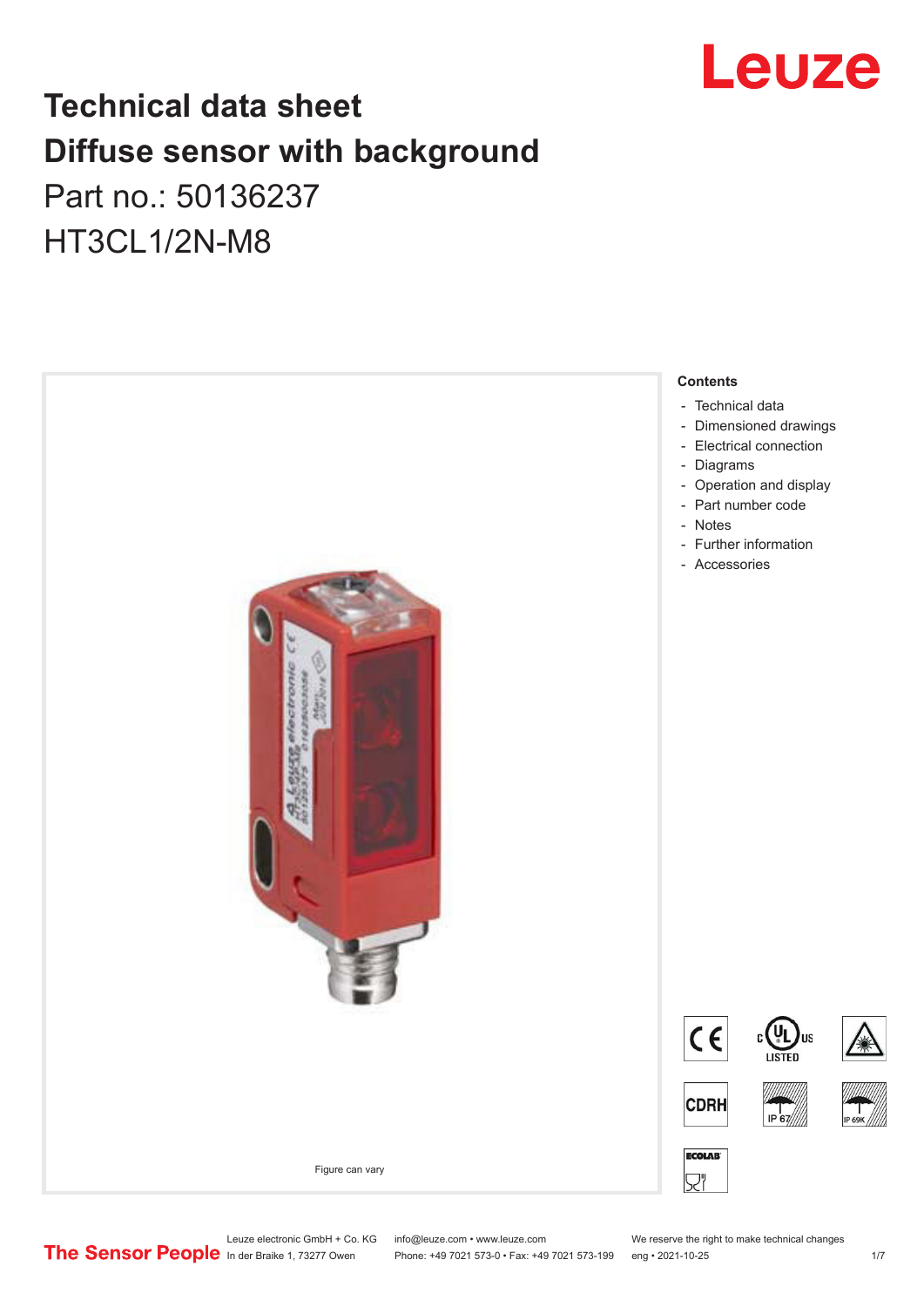ground suppression

#### <span id="page-1-0"></span>**Technical data**

#### **Basic data**

**Series** 3C **Operating principle** Diffuse reflection principle with back-

#### **Optical data**

| <b>Black-white error</b>             | < 10% up to 170 mm         |
|--------------------------------------|----------------------------|
| <b>Operating range</b>               | Guaranteed operating range |
| Operating range, white 90%           | 0.0150.4 m                 |
| Operating range, gray 18%            | 0.0150.25m                 |
| Operating range, black 6%            | $0.0150.17$ m              |
| <b>Operating range limit</b>         | Typical operating range    |
| <b>Operating range limit</b>         | 0.0150.4 m                 |
| <b>Adjustment range</b>              | 20  400 mm                 |
| Beam path                            | Collimated                 |
| <b>Light source</b>                  | Laser, Red                 |
| Wavelength                           | 650 nm                     |
| Laser class                          | 1, IEC/EN 60825-1:2007     |
| Max. laser power                     | 0.0018 W                   |
| <b>Transmitted-signal shape</b>      | Pulsed                     |
| <b>Pulse duration</b>                | $5.1 \,\mu s$              |
| Light spot size [at sensor distance] | 1 mm [400 mm]              |
| Type of light spot geometry          | Round                      |
| Shift angle                          | Typ. $\pm 2^{\circ}$       |
|                                      |                            |

#### **Electrical data**

**Protective circuit COVER COVER COVER COVER COVER** Polarity reversal protection Short circuit protected

| Performance data              |                                     |
|-------------------------------|-------------------------------------|
| Supply voltage U <sub>n</sub> | 10  30 V, DC, Incl. residual ripple |
| Residual ripple               | 0  10 %, From $U_{\rm B}$           |
| Open-circuit current          | $020$ mA                            |
|                               |                                     |

#### **Outputs**

**Number of digital switching outputs** 2 Piece(s)

|        | <b>Switching outputs</b>   |                                   |
|--------|----------------------------|-----------------------------------|
|        | <b>Voltage type</b>        | DC                                |
|        | Switching current, max.    | 100 mA                            |
|        | <b>Switching voltage</b>   | high: $\geq$ (U <sub>B</sub> -2V) |
|        |                            | $1$ nw: $\leq$ 2V                 |
|        |                            |                                   |
|        | <b>Switching output 1</b>  |                                   |
|        | Assignment                 | Connection 1, pin 4               |
|        | <b>Switching element</b>   | Transistor, NPN                   |
|        | <b>Switching principle</b> | Light switching                   |
|        |                            |                                   |
|        | <b>Switching output 2</b>  |                                   |
|        | Assignment                 | Connection 1, pin 2               |
|        | <b>Switching element</b>   | Transistor, NPN                   |
|        | <b>Switching principle</b> | Dark switching                    |
|        |                            |                                   |
| Timing |                            |                                   |

| <b>Switching frequency</b> | 3,000 Hz   |
|----------------------------|------------|
| <b>Response time</b>       | $0.16$ ms  |
| Decay time                 | $0.16$ ms  |
| <b>Readiness delay</b>     | 300 ms     |
| <b>Response jitter</b>     | $55 \mu s$ |

| <b>Connection 1</b>       |                |
|---------------------------|----------------|
| <b>Function</b>           | Signal OUT     |
|                           | Voltage supply |
| <b>Type of connection</b> | Connector      |
| <b>Thread size</b>        | M <sub>8</sub> |
| <b>Type</b>               | Male           |
| <b>Material</b>           | Metal          |
| No. of pins               | 4-pin          |

#### **Mechanical data**

| Dimension (W x H x L)             | 11.4 mm x 34.2 mm x 18.3 mm  |
|-----------------------------------|------------------------------|
| <b>Housing material</b>           | Plastic                      |
| <b>Plastic housing</b>            | PC-ABS                       |
| Lens cover material               | Plastic / PMMA               |
| Net weight                        | 10 q                         |
| <b>Housing color</b>              | Red                          |
| <b>Type of fastening</b>          | Through-hole mounting        |
|                                   | Via optional mounting device |
| <b>Compatibility of materials</b> | <b>ECOLAB</b>                |

#### **Operation and display**

| Type of display                     | I FD                    |
|-------------------------------------|-------------------------|
| <b>Number of LEDs</b>               | 2 Piece(s)              |
| <b>Operational controls</b>         | Multiturn potentiometer |
| Function of the operational control | Range adjustment        |

#### **Environmental data**

| Ambient temperature, operation | -40  55 °C                       |
|--------------------------------|----------------------------------|
| Ambient temperature, storage   | $-40$ 70 $^{\circ}$ C $^{\circ}$ |

#### **Certifications**

| Degree of protection     | IP 67         |
|--------------------------|---------------|
|                          | IP 69K        |
| <b>Protection class</b>  | Ш             |
| <b>Certifications</b>    | c UL US       |
| <b>Standards applied</b> | IEC 60947-5-2 |

#### **Classification**

| <b>Customs tariff number</b> | 85365019 |
|------------------------------|----------|
| eCl@ss 5.1.4                 | 27270904 |
| eCl@ss 8.0                   | 27270904 |
| eCl@ss 9.0                   | 27270904 |
| eCl@ss 10.0                  | 27270904 |
| eCl@ss 11.0                  | 27270904 |
| <b>ETIM 5.0</b>              | EC002719 |
| <b>ETIM 6.0</b>              | EC002719 |
| <b>ETIM 7.0</b>              | EC002719 |

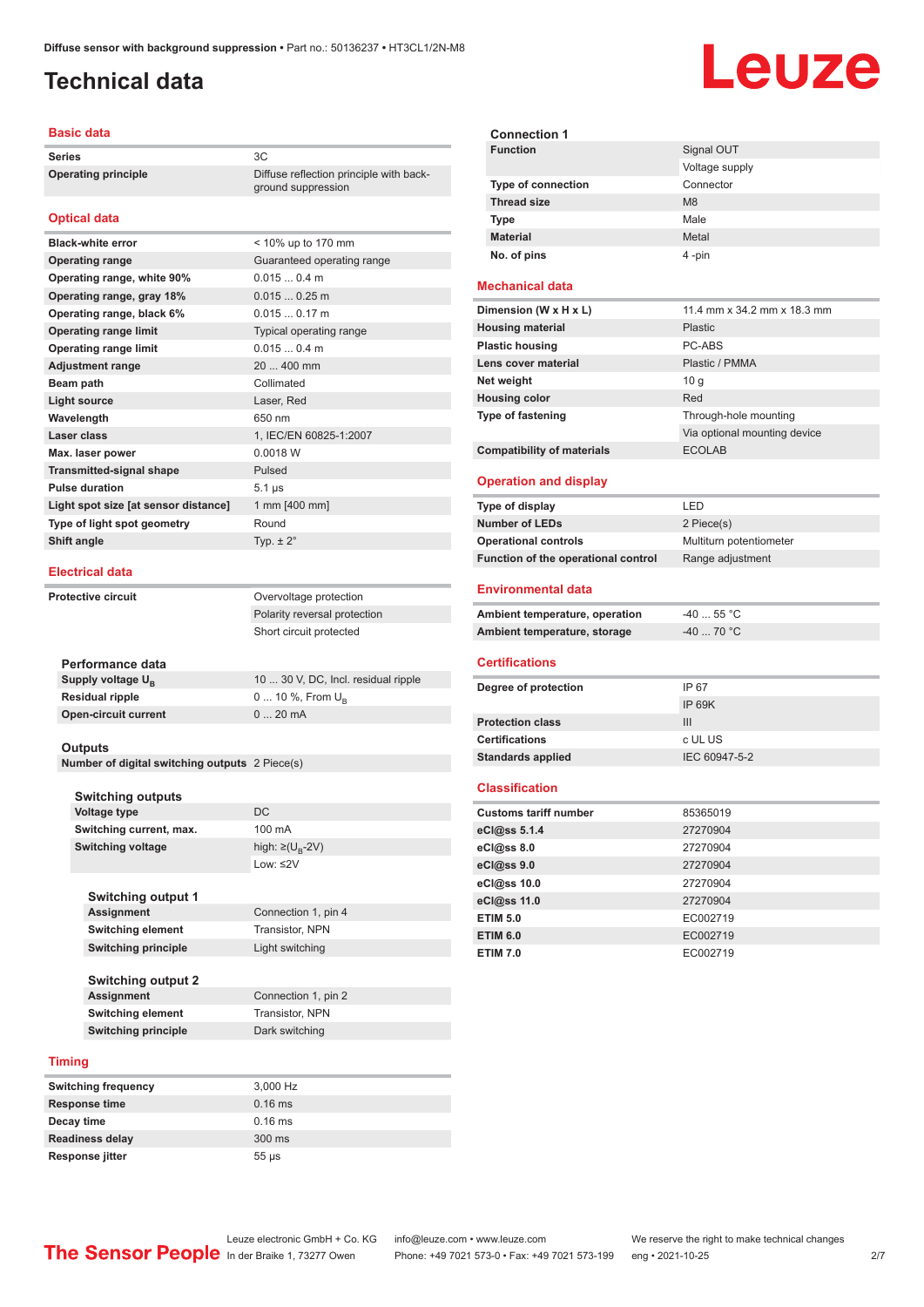## <span id="page-2-0"></span>**Dimensioned drawings**

Leuze

All dimensions in millimeters



- A Green LED
- B Yellow LED
- C Optical axis
- C1 Receiver
- C<sub>2</sub> Transmitter D Multiturn potentiometer
- E Mounting sleeve (standard)
- F Threaded sleeve (3C.B series)

## **Electrical connection**

#### **Connection 1**

| <b>Function</b>    | Signal OUT<br>Voltage supply |
|--------------------|------------------------------|
| Type of connection | Connector                    |
| <b>Thread size</b> | M <sub>8</sub>               |
| <b>Type</b>        | Male                         |
| <b>Material</b>    | Metal                        |
| No. of pins        | $4 - pin$                    |

#### **Pin Pin assignment**

| и              | $V +$            |
|----------------|------------------|
| $\overline{2}$ | OUT <sub>2</sub> |
| 3              | GND              |
| $\overline{4}$ | OUT <sub>1</sub> |

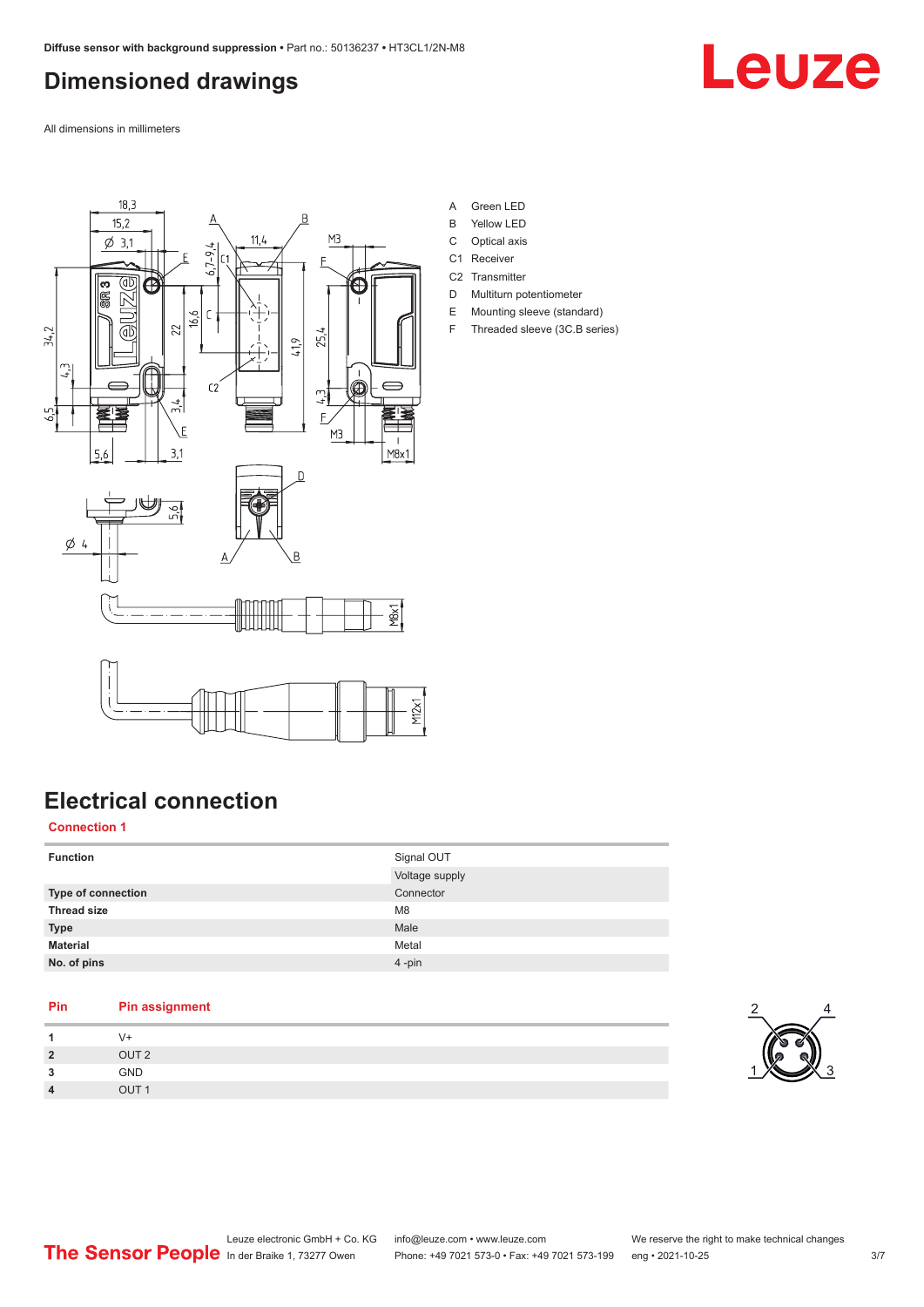### <span id="page-3-0"></span>**Diagrams**

# Leuze

Typ. black/white behavior



## **Operation and display**

| <b>LED</b>     | <b>Display</b>           | <b>Meaning</b>        |
|----------------|--------------------------|-----------------------|
|                | Green, continuous light  | Operational readiness |
| $\overline{2}$ | Yellow, continuous light | Object detected       |

## **Part number code**

Part designation: **AAA 3C d EE-f.GG H/i J-K**

| AAA3C     | Operating principle / construction<br>HT3C: Diffuse reflection sensor with background suppression<br>LS3C: Throughbeam photoelectric sensor transmitter<br>LE3C: Throughbeam photoelectric sensor receiver<br>PRK3C: Retro-reflective photoelectric sensor with polarization filter                                                                                                                                                                                                                                                    |  |  |  |  |
|-----------|----------------------------------------------------------------------------------------------------------------------------------------------------------------------------------------------------------------------------------------------------------------------------------------------------------------------------------------------------------------------------------------------------------------------------------------------------------------------------------------------------------------------------------------|--|--|--|--|
| d         | Light type<br>n/a: red light<br>I: infrared light                                                                                                                                                                                                                                                                                                                                                                                                                                                                                      |  |  |  |  |
| <b>EE</b> | Light source<br>$n/a$ : LED<br>L1: laser class 1<br>L <sub>2</sub> : laser class 2                                                                                                                                                                                                                                                                                                                                                                                                                                                     |  |  |  |  |
| f         | Preset range (optional)<br>n/a: operating range acc. to data sheet<br>xxxF: Preset range [mm]                                                                                                                                                                                                                                                                                                                                                                                                                                          |  |  |  |  |
| GG        | Equipment<br>n/a: standard<br>A: Autocollimation principle (single lens) for positioning tasks<br>B: Housing model with two M3 threaded sleeves, brass<br>F: Permanently set range<br>L: Long light spot<br>S: small light spot<br>T: autocollimation principle (single lens) for highly transparent bottles without tracking<br>TT: autocollimation principle (single lens) for highly transparent bottles with tracking<br>V: V-optics<br>XL: Extra long light spot<br>X: extended model<br>HF: Suppression of HF illumination (LED) |  |  |  |  |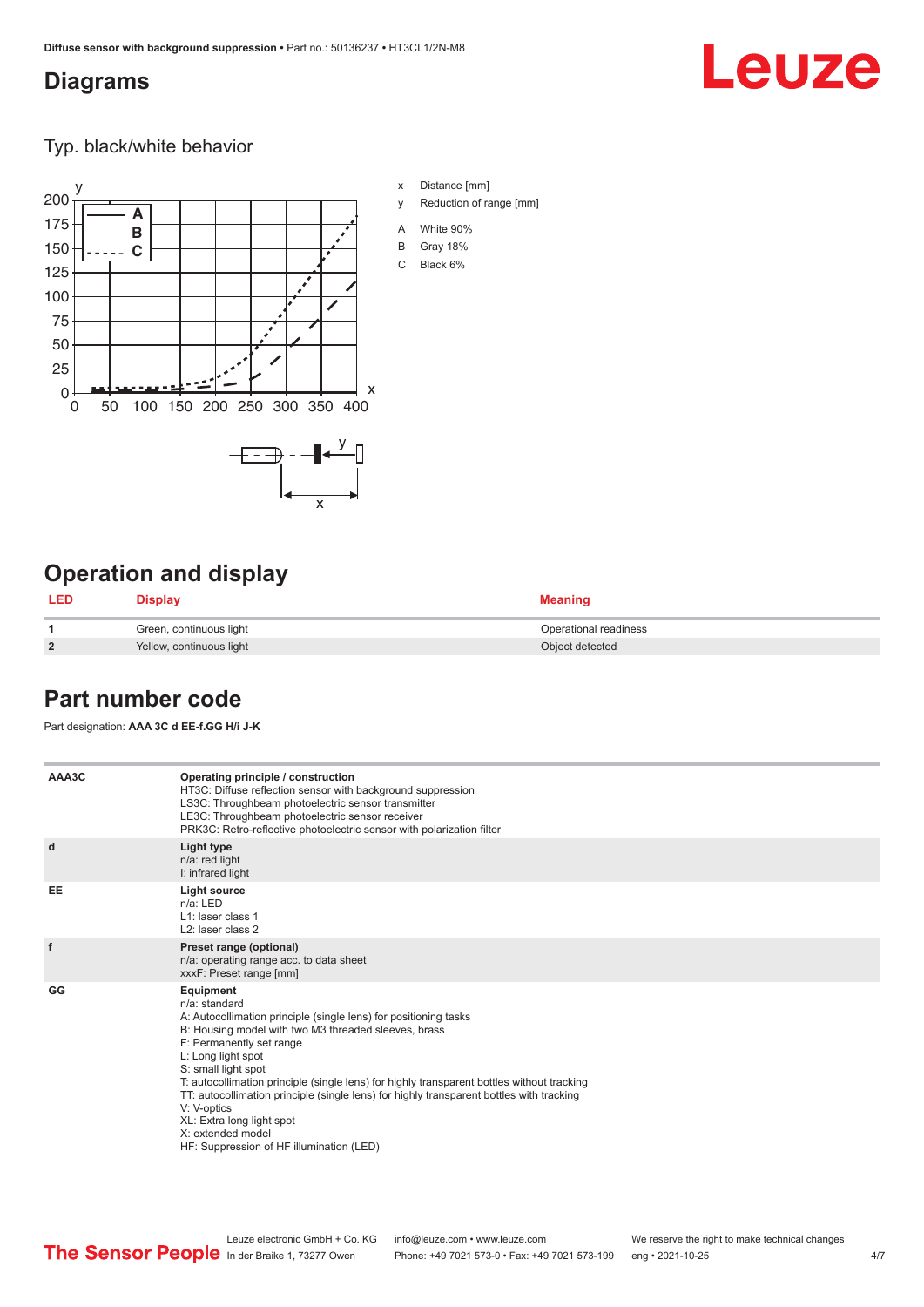#### <span id="page-4-0"></span>**Part number code**



| H           | Operating range adjustment<br>n/a with HT: range adjustable via 8-turn potentiometer<br>n/a with retro-reflective photoelectric sensors (PRK): operating range not adjustable<br>1: 270° potentiometer<br>3: teach-in via button<br>6: auto-teach                                                                                                                                                                                                                                                                                                                                                                   |
|-------------|---------------------------------------------------------------------------------------------------------------------------------------------------------------------------------------------------------------------------------------------------------------------------------------------------------------------------------------------------------------------------------------------------------------------------------------------------------------------------------------------------------------------------------------------------------------------------------------------------------------------|
| j.          | Switching output/function OUT 1/IN: Pin 4 or black conductor<br>2: NPN transistor output, light switching<br>N: NPN transistor output, dark switching<br>4: PNP transistor output, light switching<br>P: PNP transistor output, dark switching<br>6: push-pull switching output, PNP light switching, NPN dark switching<br>G: Push-pull switching output, PNP dark switching, NPN light switching<br>L: IO-Link interface (SIO mode: PNP light switching, NPN dark switching)<br>8: activation input (activation with high signal)<br>X: pin not used<br>1: IO-Link / light switching (NPN) / dark switching (PNP) |
| J           | Switching output / function OUT 2/IN: pin 2 or white conductor<br>2: NPN transistor output, light switching<br>N: NPN transistor output, dark switching<br>4: PNP transistor output, light switching<br>P: PNP transistor output, dark switching<br>6: push-pull switching output, PNP light switching, NPN dark switching<br>G: Push-pull switching output, PNP dark switching, NPN light switching<br>W: warning output<br>X: pin not used<br>8: activation input (activation with high signal)<br>9: deactivation input (deactivation with high signal)<br>T: teach-in via cable                                 |
| ĸ           | <b>Electrical connection</b><br>n/a: cable, standard length 2000 mm, 4-wire<br>5000: cable, standard length 5000 mm, 4-wire<br>M8: M8 connector, 4-pin (plug)<br>M8.3: M8 connector, 3-pin (plug)<br>200-M8: cable, length 200 mm with M8 connector, 4-pin, axial (plug)<br>200-M8.3: cable, length 200 mm with M8 connector, 3-pin, axial (plug)<br>200-M12: cable, length 200 mm with M12 connector, 4-pin, axial (plug)                                                                                                                                                                                          |
| <b>Note</b> |                                                                                                                                                                                                                                                                                                                                                                                                                                                                                                                                                                                                                     |

#### **Notes**

| <b>Observe intended use!</b>                                                                                                                                                                                                     |
|----------------------------------------------------------------------------------------------------------------------------------------------------------------------------------------------------------------------------------|
| $\%$ This product is not a safety sensor and is not intended as personnel protection.<br>$\&$ The product may only be put into operation by competent persons.<br>$\%$ Only use the product in accordance with its intended use. |

 $\%$  A list with all available device types can be found on the Leuze website at www.leuze.com.

| <b>For UL applications:</b>                                                                                                                                                                                                                                                                                   |
|---------------------------------------------------------------------------------------------------------------------------------------------------------------------------------------------------------------------------------------------------------------------------------------------------------------|
| $\%$ For UL applications, use is only permitted in Class 2 circuits in accordance with the NEC (National Electric Code).<br>V These proximity switches shall be used with UL Listed Cable assemblies rated 30V, 0.5A min, in the field installation, or equivalent (categories: CYJV/<br>CYJV7 or PVVA/PVVA7) |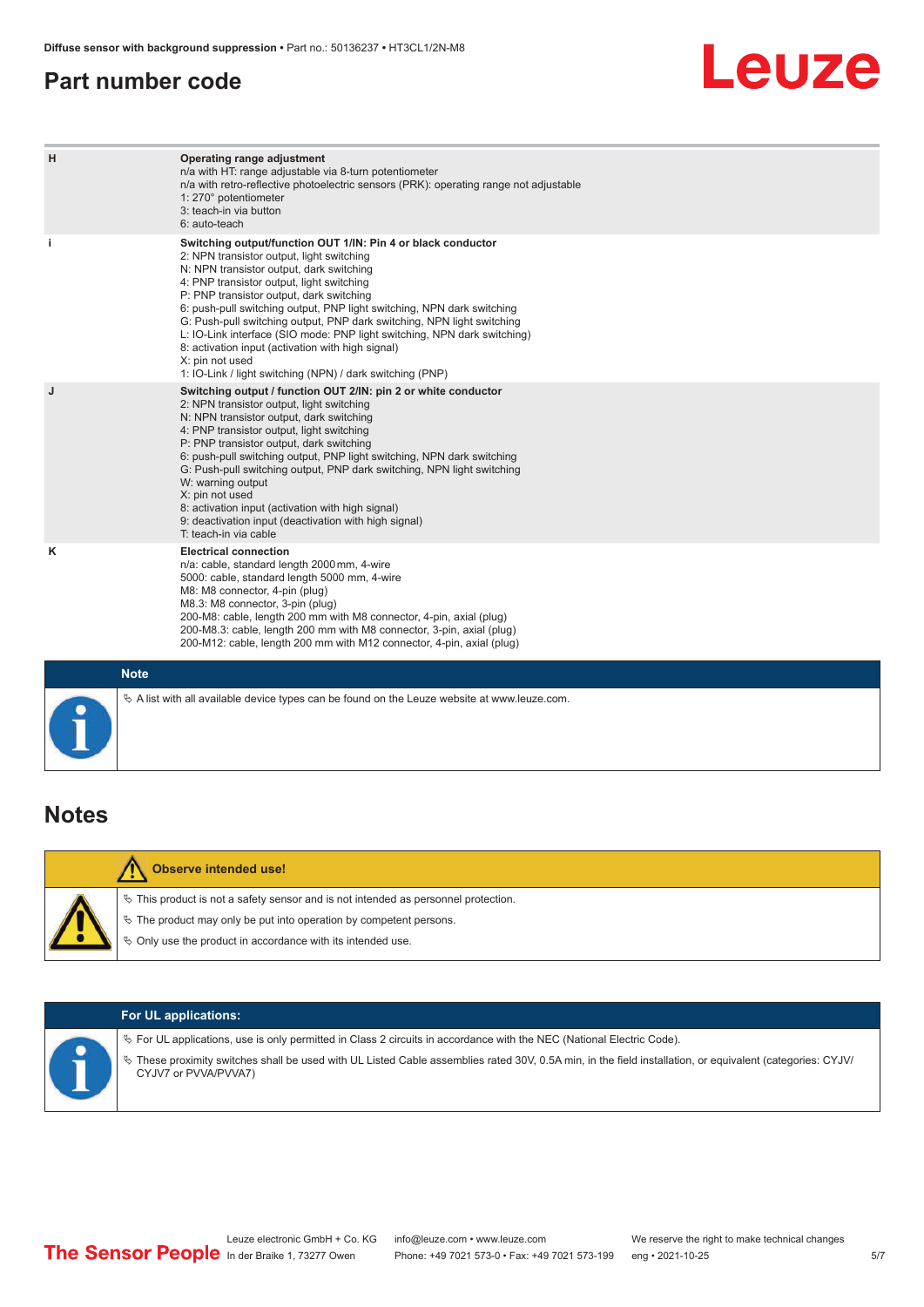### <span id="page-5-0"></span>**Notes**

|  | <b>WARNING! LASER RADIATION - CLASS 1 LASER PRODUCT</b>                                                                                                                                                                                                           |
|--|-------------------------------------------------------------------------------------------------------------------------------------------------------------------------------------------------------------------------------------------------------------------|
|  | The device satisfies the requirements of IEC 60825-1:2007 (EN 60825-1:2007) safety requiations for a product of <b>laser class 1</b> as well as the<br>U.S. 21 CFR 1040.10 regulations with deviations corresponding to "Laser Notice No. 50" from June 24, 2007. |
|  | $\&$ Observe the applicable statutory and local laser protection regulations.<br>$\%$ The device must not be tampered with and must not be changed in any way.                                                                                                    |
|  | There are no user-serviceable parts inside the device.<br>Repairs must only be performed by Leuze electronic GmbH + Co. KG.                                                                                                                                       |

## **Further information**

- Light source: Average life expectancy 50,000 h at an ambient temperature of 25 °C
- Response time: For short decay times, an ohmic load of approx. 5 kOhm is recommended
- Sum of the output currents for both outputs, 50 mA for ambient temperatures > 40 °C

## **Accessories**

## Connection technology - Connection cables

|   | Part no. | <b>Designation</b> | <b>Article</b>   | <b>Description</b>                                                                                                                                |
|---|----------|--------------------|------------------|---------------------------------------------------------------------------------------------------------------------------------------------------|
| ŧ | 50130850 | KD U-M8-4A-V1-050  | Connection cable | Connection 1: Connector, M8, Axial, Female, 4-pin<br>Connection 2: Open end<br>Shielded: No<br>Cable length: 5,000 mm<br>Sheathing material: PVC  |
|   | 50130871 | KD U-M8-4W-V1-050  | Connection cable | Connection 1: Connector, M8, Angled, Female, 4-pin<br>Connection 2: Open end<br>Shielded: No<br>Cable length: 5,000 mm<br>Sheathing material: PVC |

## Mounting technology - Mounting brackets

|   | Part no. | <b>Designation</b> | <b>Article</b>  | <b>Description</b>                                                                                                                                                                       |
|---|----------|--------------------|-----------------|------------------------------------------------------------------------------------------------------------------------------------------------------------------------------------------|
| 差 | 50060511 | BT <sub>3</sub>    | Mounting device | Design of mounting device: Angle, L-shape<br>Fastening, at system: Through-hole mounting<br>Mounting bracket, at device: Screw type<br>Type of mounting device: Rigid<br>Material: Metal |

Leuze